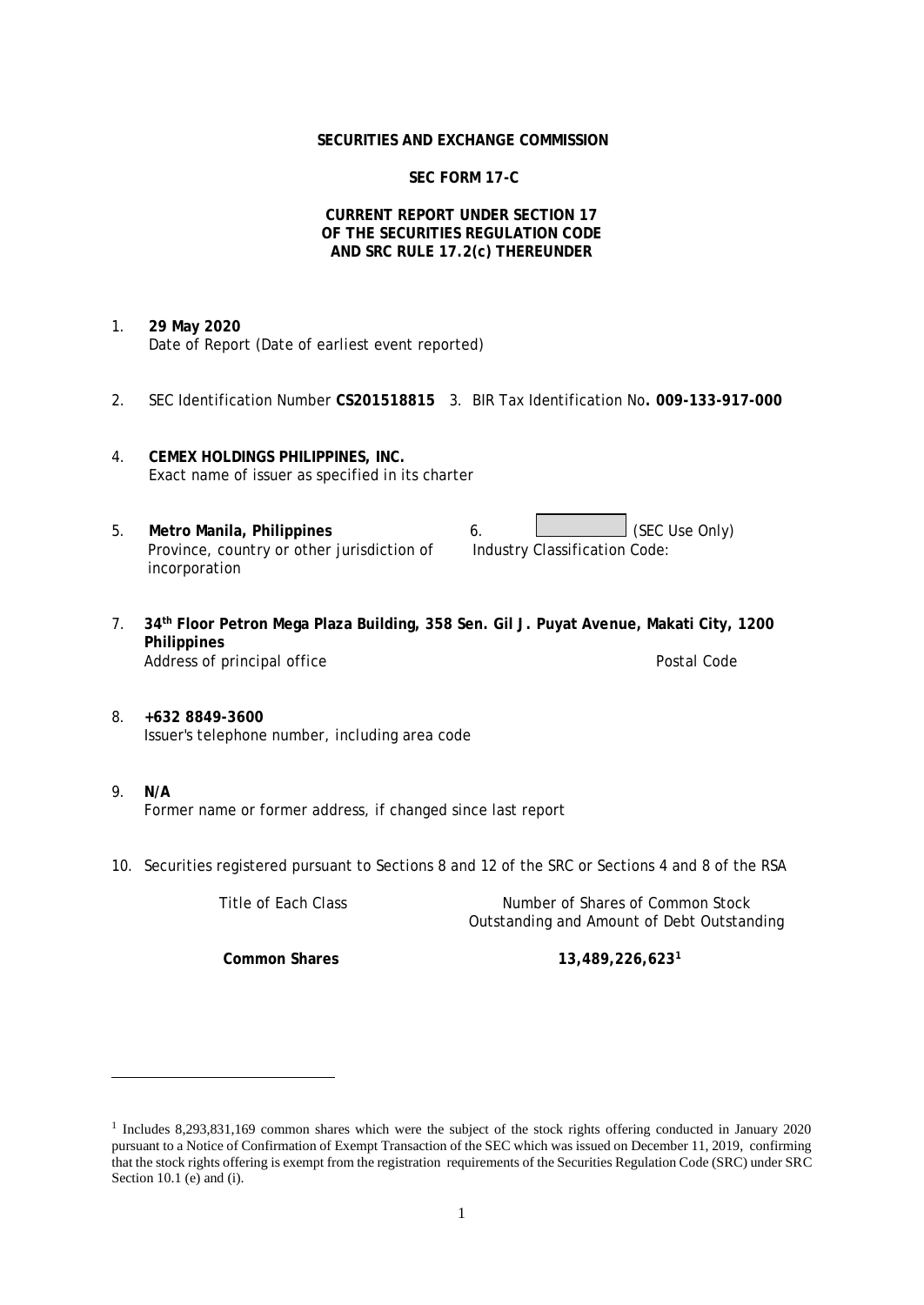11. Indicate the item numbers reported herein: **Item 9 - Other Events**

**CEMEX HOLDING PHILIPPINES, INC. ("CHP") reports on the use of proceeds realized from the Stock Rights Offering (SRO) of 8,293,831,169 common shares of CHP. Based on the Offer**  Price of **P1.54** per share, the total proceeds from the SRO amounted to **P12,772,500,000.26.** 

**The following costs and expenses were charged/applied today against the SRO proceeds:**

| USE OF PROCFFDS/PURPOSE                                    | <b>AMOUNT</b> (in Pesos) |
|------------------------------------------------------------|--------------------------|
| Costs and expenses associated with the SOLID Cement plant  |                          |
| expansion project                                          | 332,507,972.82           |
| Fees of legal counsels and related expenses (including     |                          |
| applicable taxes)                                          | 76,253,016.61            |
| Fees of auditor and related expenses (including applicable |                          |
| taxes)                                                     | 3,914,000.00             |

### **SIGNATURES**

Pursuant to the requirements of the Securities Regulation Code, the issuer has duly caused this report to be signed on its behalf by the undersigned hereunto duly authorized.

**CEMEX HOLDINGS PHILIPPINES, INC. 29 May 2020 Issuer Community Community Community** Contract Date

launier sin de seu.  **Jannette Virata Sevilla Compliance Officer**